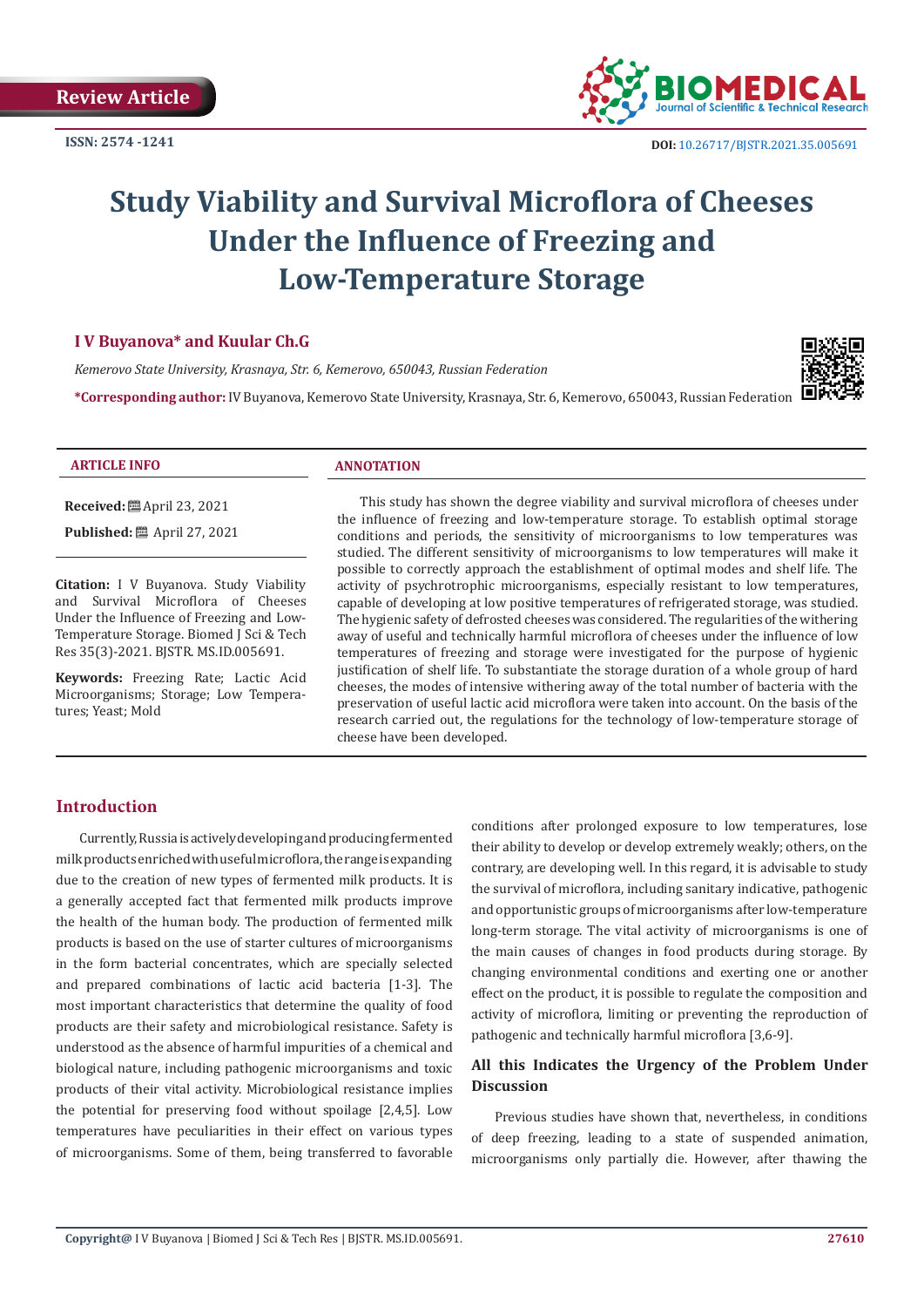product, microorganisms remaining during freezing can reactivate and multiply, negatively affecting the quality. During refrigerated storage, psychrophilic microorganisms most actively manifest their vital activity, causing biochemical processes leading to a deterioration in the quality of products. In this regard, we should especially talk about the physiological and biological properties of microscopic molds and yeasts, which have high lipolytic and proteolytic activity. The consequence of their multiplication in cheeses during refrigerated storage is the appearance of defects of the following nature: rancidity, salting, unpleasant odor, deterioration of the presentation of the product. In addition, mesophilic microorganisms, including conditionally pathogenic and sanitary-indicative microorganisms, the excess of which can lead to human intoxication, can persist in frozen products. Ensuring hygienic conditions for production and storage is important because the synthesized enzymes and toxins can act even after the death of the microorganisms themselves. Therefore, in order to preserve the quality of the product during freezing and lowtemperature storage, it is necessary to create such temperature regimes of refrigeration processing that would be below the temperature limits for the growth of the most stable psychrophilic microorganisms. To establish the expected shelf life, one or another temperature regime was selected taking into account the dynamics of changes in the state of microflora.

Yeast and mold fungi have the lowest minimum development temperatures (minus 2 ... minus 10  $°C$ ), and at a rather low water activity. If at low temperatures yeast and mold are resistant and able to grow, then at the same temperatures mesophilic bacteria already die off or their vital activity slows down significantly [2,10, 11]. In our opinion, it is advisable to consider the microbiological aspects of low-temperature cheese storage technology, starting from the freezing stage. Consideration of the impact of freezing on microorganisms were considered from the point of view of a possible change in the quality of perishable products. In frozen form, cheeses can be stored for a long time without changing the quality, while maintaining organoleptic properties and satisfactory appearance... It is cost effective to use low temperature refrigeration. Storage at production bases and refrigerators with their subsequent transportation to distribution refrigerators and into the distribution network requires the creation of low temperatures and strict adherence to them [12-15]. The list of microbiological indicators under study has been expanded in comparison with the standardized indicators to obtain a detailed description of the sanitary and hygienic state of frozen cheeses. This series of studies examined the effect of freezing on the condition of opportunistic microflora that determines food safety.

#### **Objects and Methods**

The objects of low-temperature storage were selected hard rennet cheeses of various species groups. Among them were distinguished cheeses of the Soviet type (with a high temperature of the second heating), such as Holland (with a low temperature of the second heating) and Russian (with a high level of lactic acid fermentation). These cheeses are in the greatest demand and popularity in the domestic cheese market; therefore the task is to preserve the quality of these types of cheeses for a long period of time. An experimental stand has been developed and created to conduct research on freezing finely packaged cheeses by air. The prototypes were subjected to freezing in an air flow at a cooling medium temperature of minus 50  $\mathrm{^0C}$  and minus 30  $\mathrm{^0C}$ . The design of the installation made it possible to change and maintain the temperature in the freezer to minus  $100\degree$ C and create an air speed of up to 10 m / s. The stand is equipped with two heat flow sensors, which are connected to the KSP-4 potentiometer and the thermocouple unit, the signal is transmitted to another KSP-4 potentiometer. from - 40 to −100 ºС accuracy class 0.5. The air velocity in the freezer tunnel was measured with a T-3 hot-wire anemometer with a measurement error of 0.05 m/s. The total error in measuring temperatures  $\epsilon t = 6\%$ .

Thermograms of the process served as the main experimental material in the development of technological regulations for preliminary freezing of cheeses. With their help, the main indicators of the process were determined - the duration and average rate of freezing [15-18]. The shelf life of frozen cheeses was up to 18 months with two storage temperatures - minus 20  $^{\circ}$ C and minus 12  $^{\circ}$ C. Investigated in dynamics indicators of microbial spoilage: yeast and mold in all tested samples. Microbiological control of experimental cheeses was carried out according to the following scheme: before freezing, after freezing and during low-temperature storage. The work used the generally accepted methods of quantitative accounting of microorganisms in food. The number of molds and yeasts was determined on Sabouraud's medium, the determination of bacteria of the *E. coli* group was carried out on Kessler's medium, coagulase-positive staphylococci on salt agar, bacteria of the genus *Salmonella* by inoculation on Kaufman's medium. The total number of bacteria, bacteria of the Escherichia coli group (BGKP), the amount of psychrotrophic microflora and the number of mesophilic aerobic and facultative anaerobic microorganisms (KMAFAM) were determined according to GOST 9225-84.

The determination of yeast and molds was carried out according to the method of GOST 10444.12-88, by the dish method on solid nutrient media. Determination of pathogenic microflora, including bacteria of the genus *Salmonella*, was carried out according to GOST R 50480 - 93. Inoculations on Kaufman's medium with transfer to Endo's medium. Determination of *Staphylococcus* aureus was carried out in accordance with GOST 30347-88. Cryoscopic temperature and some other thermophysical characteristics of cheeses were determined by differential scanning calorimetry.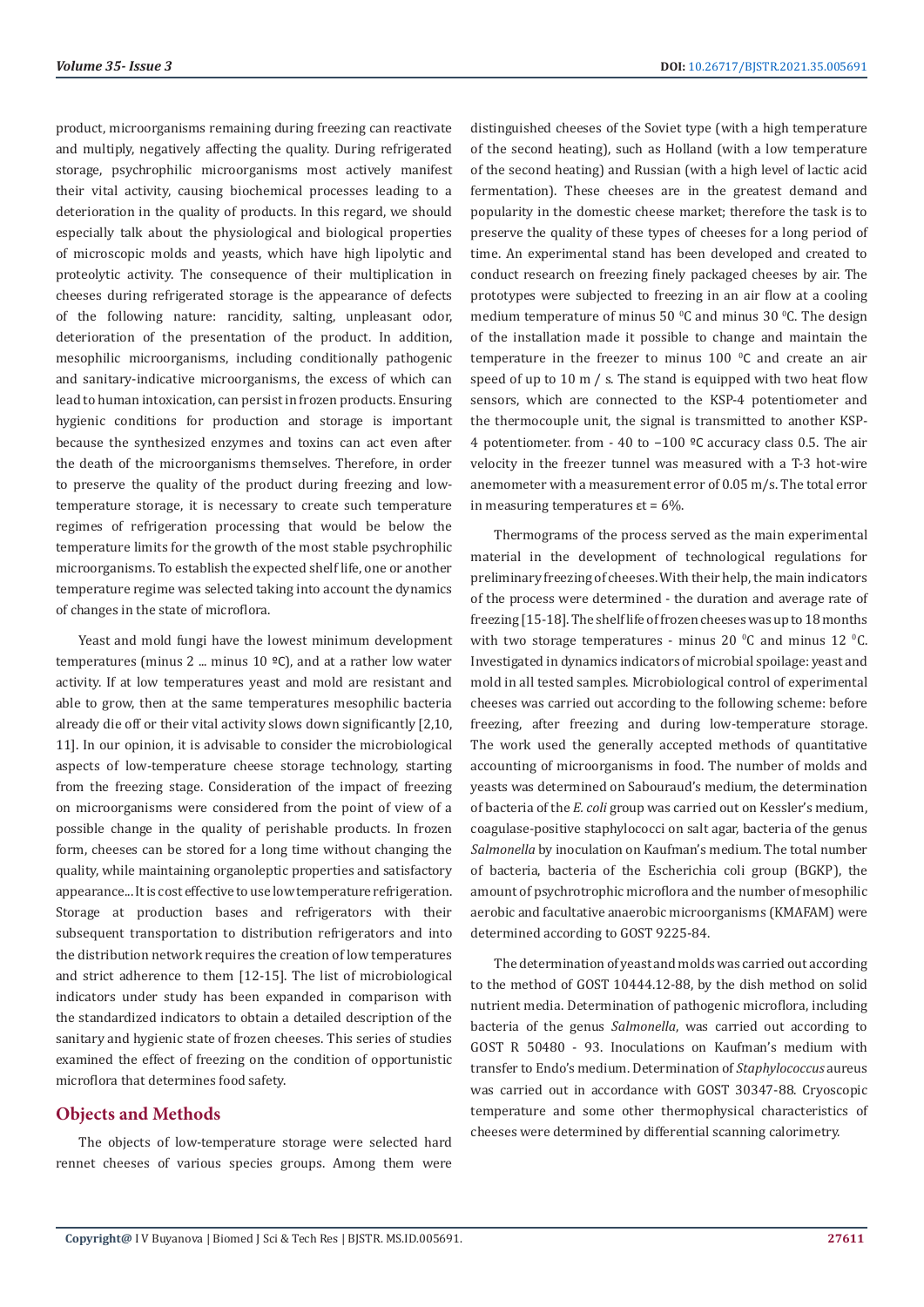# **Results and Discussion**

Microbiological control of experimental cheeses was carried out before freezing, the results of which are shown in Table 1. The results showed that the total number of bacteria at the time of freezing did not exceed 91 million bacteria in 1 g of Soviet cheese, 120 million bacteria in 1 g of Russian cheese and 210 million bacteria in 1 g of Dutch cheese. The initial quantitative composition of microflora differed by species groups and corresponded to the volume of microflora of mature cheese at the storage stage. The greatest number of bacteria was observed in cheeses with a low second heating temperature. The microflora of mature cheeses was represented mainly by lactic acid bacteria of starter cultures and foreign cultures with psychrotrophic properties. Since lactic acid bacteria determine the dietary properties of cheeses and have the ability to develop in packaged products without access to air, and psychrophilic species of this group, as well as yeast and mold, deteriorate the quality of cheese after defrosting and further storage, in this series of experiment studies were carried out on the ability of these microorganisms to transfer low temperatures and affect the quality of the cheeses. It is known that the death of microorganisms during freezing is mainly due to the temperature and the rate of freezing.

|  | Table 1: Microbiological indicators of experimental cheeses. |  |  |  |
|--|--------------------------------------------------------------|--|--|--|
|--|--------------------------------------------------------------|--|--|--|

| <b>Microbiological</b>                     | Number Of Microorganisms, CFU / G |                      |                |  |
|--------------------------------------------|-----------------------------------|----------------------|----------------|--|
| <b>Indicators</b>                          | <b>Soviet</b>                     | <b>Dutch Squared</b> | <b>Russian</b> |  |
| Total bacteria count,<br>OMAFAnM           | 9.1 107                           | 2.1 108              | 12.0 107       |  |
| Lactic acid bacteria                       | 1.4106                            | 2.1107               | 5.6106         |  |
| BGKP (coli-form), absent in g<br>of cheese | 0.01                              | 0.01                 | 0.01           |  |
| Yeast, CFU / g, no more                    | absent                            |                      |                |  |
| Molds CFU $\frac{1}{2}$ no more            |                                   | absent               |                |  |

Below are the results of studies on the effect of freezing on the survival of the main microflora of cheese. The patterns of bacterial death at different rates of cheese freezing are shown in Figure 1. The regularity of the process of dying off of microorganisms under the influence of low temperatures has been established. The results showed a rapid decrease in the number of bacterial cells, and the number of remaining cells depended on the speed of freezing. An increase in the freezing rate reduced the rate of bacteria death. So, at the lowest process speeds from (5.1 to 5.8).10–6 m / s, on average, 75–78% of KMAFAiM of the initial amount remained. In Soviet cheese, before freezing, the total number of bacteria was 9.1  $\cdot$  10 7 CFU / g, and after freezing, it decreased to 2.0  $\cdot$  10 6 CFU / g. In Dutch cheese, before freezing, the total number of bacteria was  $2.1 \cdot 10$  8 CFU / g, and after freezing, it decreased to  $4.2 \cdot 10$  6 CFU / g. Lactic acid bacteria tolerate freezing well enough. Apparently, the resistance to physical and chemical changes in the state of the environment was determined by the age of the bacterial cell (in the

stationary phase) and the protective properties of the cheese buffer systems Figure 2.

With an increase in the freezing rate, the number of viable mesophilic aerobic and facultative anaerobic bacteria decreased less. Under these conditions, the dying off of microorganisms was less intense. So, in the speed range from  $(7.2 \text{ to } 8.15)$ .10<sup>-6</sup> m / s (air temperature - 30 °С) 78–79% of the total number of bacteria in all experimental cheeses survived. If before freezing the bacterial contamination of Russian cheese was equal to  $1.2 \times 10.8$  CFU / g, then after the completion of this stage it decreased to 3.2 × 10 6 CFU / g. When using the rates (9.4 - 10.0).10-6 m / s (air temperature - 50 °С) survived 82 - 83% of the total. These remaining bacteria tolerate low temperatures fairly well. Thus, negative temperatures have a detrimental effect on bacterial cells. Figure 3 Low freezing rates at an air temperature of - 20 ºС cause the greatest death of microorganisms. In this variant, the slow temperature drop, diffuse cell dehydration and extracellular ice formation cause a greater percentage of microbial damage. An increase in freezing rates leads to an increase in the resistance of bacteria to low temperatures. The results of microbiological studies have shown a relatively stable attitude towards freezing of lactic acid bacteria. The number of surviving microorganisms ranged from 78 to 85%.

So, if the initial amount of lactic acid bacteria in Soviet cheese did not exceed  $1.4 \times 10$  6 CFU / g, then after freezing at a rate of  $5.1.10$ -6 m / s their number remained  $8.0 \cdot 10$  4 CFU / g, and at a higher speed 9.4 .10-6 m / s already  $7.5 \cdot 10.5$  CFU / g bacteria survived. At the next stage of research, the effect of freezing on opportunistic microflora was studied. The list of studied microbiological indicators has been expanded in comparison with the standardized indicators to obtain a detailed sanitary and microbiological characteristic of frozen products. The product safety criterion for the consumer is the content of microorganisms capable of forming toxins or the amount of a product containing a toxin (staphylococci, toxicogenic molds, *salmonella*, enteropathogenic *E. coli*). Investigated in dynamics indicators of microbial spoilage: yeast and mold in all tested samples. The data obtained show the death of molds and yeasts under the influence of low temperatures. Table 1 shows information characterizing the effect of freezing and refrigerated aging of hard cheeses on the amount of yeast and mold. The research results showed that the refrigeration treatment itself did not lead to a significant decrease in the number of cells and spores of yeasts and molds. Apparently, this is due to the specific structure of bacterial cells. Their death occurs most actively during storage.

The table shows that the most active death of yeast cells occurred in the first 2 months of storage at a temperature of - 12 ºС. Then the process of death stabilized and, in the subsequent months of storage at - 12 ºС, a slight increase in yeast cells was observed in all cheese samples. After 12 months of storage, their content was: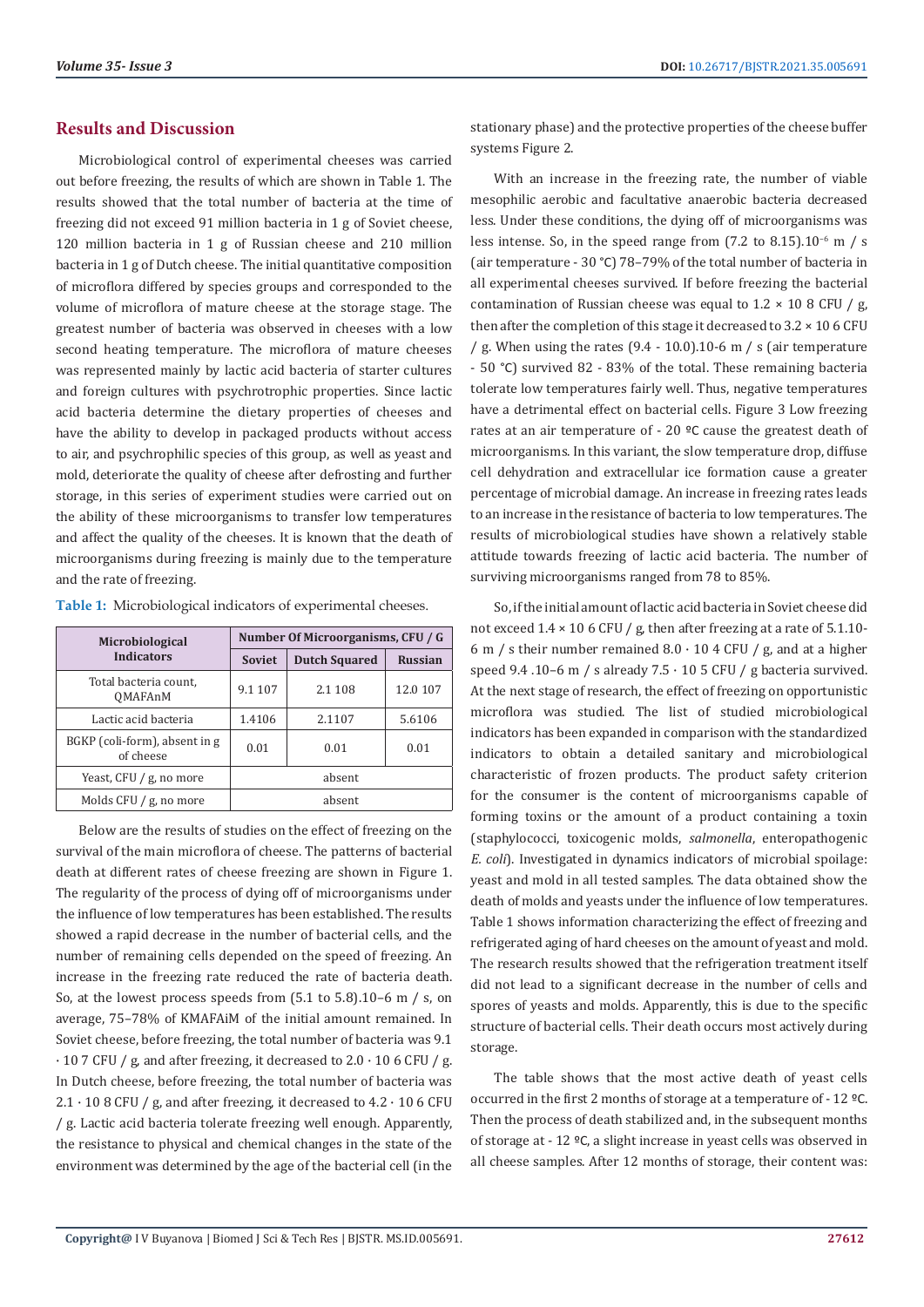in the Soviet cheese -  $1.1 \cdot 10$  2 CFU/g, in the Dutch cheese -  $8.5 \cdot$ 10 1 CFU/g, in the Russian cheese -  $1.1 \cdot 10$  2 CFU/g. For 18 months of storage at - 12 °C, the amount of yeast continued to grow and equaled 1.3102 CFU/g in Soviet cheese, 1.5102 CFU/g in Russian cheese. These values amounted to an increase in Soviet cheese by 54%, Russian cheese by 17%, in Dutch cheese - by 250% compared to the values after freezing. At the same time, the number of yeast colonies during the entire storage period decreased regularly at a temperature of -20 ºС. By the end of storage, the yeast content changed by 1 order of magnitude in the Soviet and Holland cheeses and by 2 orders of magnitude in the Russian. The high viability of yeast cells even at low values of water activity (Aw = 0.67 - 0.70) preserved the stability of these microorganisms after one and a half years of storage of frozen cheeses at negative temperatures. If the initial value of yeast in Dutch cheese was  $4.4 \times 10$  2 CFU/g, in Soviet cheese -  $2.4 \times 10$  2 CFU/g, then during storage it changed and amounted to  $2.5 \times 102$  CFU/g and  $1.3 \cdot 10$  2 CFU/g. Consequently, as a result of low-temperature storage at - 20 ºС, 60.0% of the original amount of yeast perished in frozen Holland cheese, and 54% in Soviet cheese. Due to the stability of yeast cells, to maintain viability in frozen cheeses at - 12 ºС, the storage temperature should be controlled at a level not higher than minus 20 ºС.



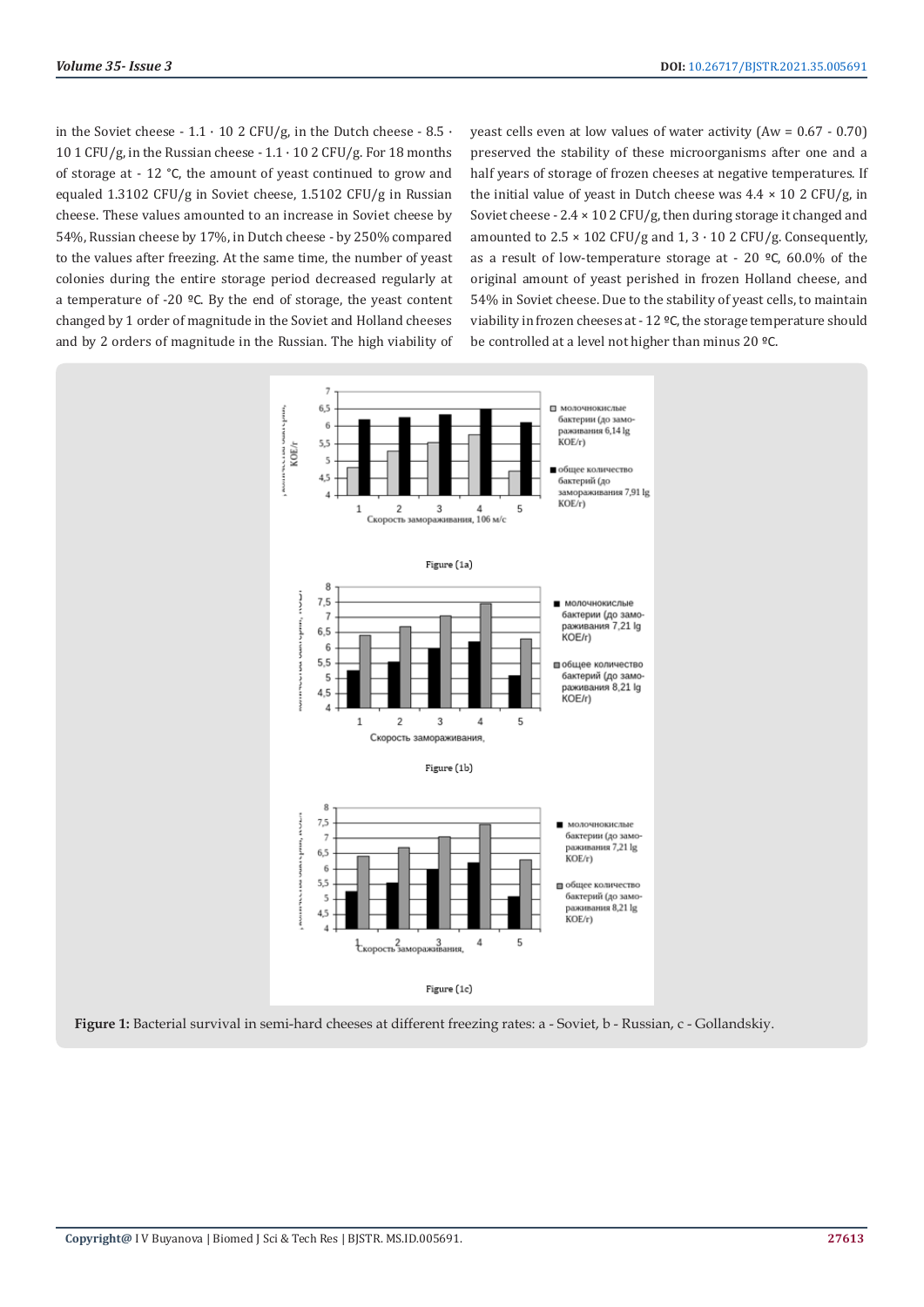





**Figure 3:** The dynamics of the death of mold fungi in the process of low-temperature storage of Russian cheese.

The vegetative forms of molds are more sensitive to temperature and died especially actively during storage. The vital activity of these microorganisms was limited by low values of water activity in the range of 0.75 - 0.70. Their withering away took place in stages. At first, the number of microorganisms decreased during freezing from  $4.3 \cdot 10$  2 to  $1.0 \cdot 10$  2 CFU/g in Soviet cheese, from  $7.0 \cdot 10$  2 to  $3.2 \cdot 10$  2 CFU/g in Russian cheese, from 5, 6  $\cdot$  101 to  $2.2 \cdot 10$  1 CFU/g in Dutch cheese. Despite the rather high resistance of bacteria (*staphylococcus*, *salmonella*, *E. coli* bacteria) to low temperatures known in scientific circles, their number gradually decreases at an unequal rate at the stage of freezing, long-term storage and short-term storage after thawing up to 1 month. The ultimate goal of low temperature food storage is to limit changes, especially those that degrade product quality. The organoleptic properties of frozen cheeses in terms of the main indicators are generally reduced by 10-12 points at the end of storage (18 months). In the control cheeses, after 6 months of storage in a refrigerated state, the decrease in the overall score was 5-7 points, due to their overripening. Sanitary indicative, conditionally pathogenic and pathogenic microorganisms died off at a storage temperature of minus 20ºС and were not detected during further storage of defrosted cheeses. Recommended modes of low-temperature storage of cheese at minus  $(20 + -2)$  °C prolong the shelf life by 2-3 times compared to traditional modes.

### **Conclusion**

The research results showed that frozen cheeses after storage had satisfactory safety indicators for the consumer and were positively evaluated in terms of refrigeration and storage conditions, as well as shelf life. The remaining non-critical mass of microorganisms did not exceed the established standards of SanPiN 2.3.2.1078-01. Sanitary indicative, conditionally pathogenic and pathogenic microorganisms died off at a storage temperature of minus 20  $\mathrm{^0C}$  and were not detected during further storage of defrosted cheeses. Recommended modes of low-temperature storage of cheese at minus  $(20 + -2)$  °C prolong the shelf life by 2 - 3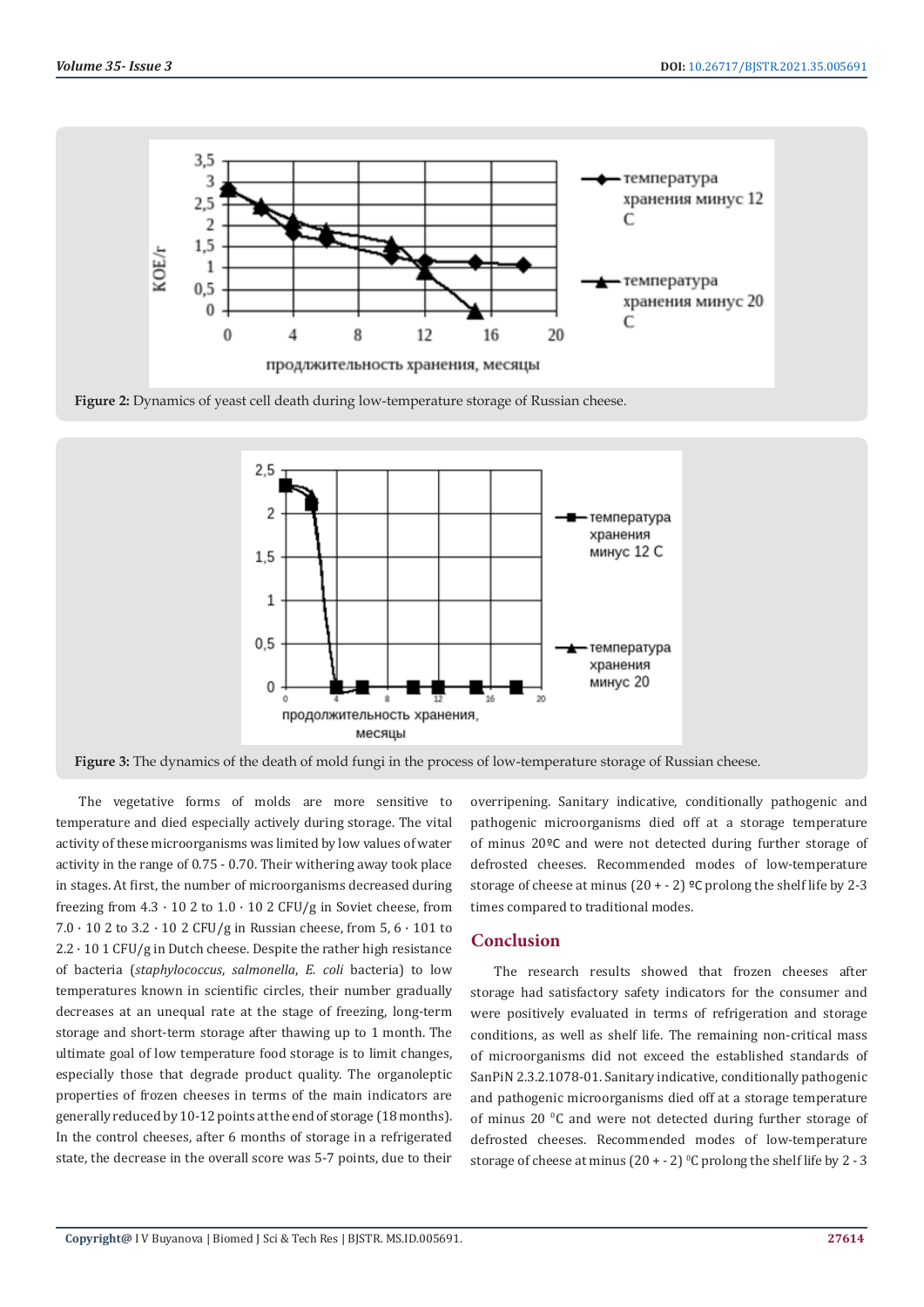times compared with traditional modes. Due to the high freezing speed, the period of bacterial activity is also reduced. Bacteria of different types have different temperature limits of vital activity. With slow freezing, traces of the vital activity of each type of bacteria appear, and with "shock" freezing, many of them do not have time to develop. Thus, the shelf life of quick-frozen food is longer than that of food frozen in conventional chambers.

To manage quality at the stage of low-temperature storage, it is necessary to know the optimal temperature conditions for the growth, reproduction or death of various groups of microorganisms, as well as the effect of low temperatures on the degree of their survival and the possibility of their reproduction in cheeses that can withstand freezing. Cheese stored in compliance with the technological regimes of freezing, storage, defrosting is favorable in sanitary and hygienic terms. At the end of storage, the results obtained indicate hygiene and good quality. In this case, the initial microbiological state of the cheeses before freezing and storage has a decisive influence. In the course of research, it was found that most of the microorganisms die off precisely at the freezing stage. The other part - slowly during frozen storage, as a result of which the proportions between the various groups of bacteria changes. Studies have made it possible to establish the resistance of lactic acid bacteria to low temperatures. The number of lactic acid microflora is reduced, on average, 100 times, remaining in a greater amount in the composition of cheese starter cultures, characterizing its dietary properties. Paradoxically, after freezing, beneficial types of bacterial cultures of lactic acid bacteria survive to a greater extent than at low positive temperatures of refrigerated storage. Microbiological analysis of frozen cheeses shows that it is acceptable for use after storage and that there is no danger of microbial spoilage.

#### **References**

- 1. [Azarina S, Lee BH, Yaylayan V, Kilcawley KN \(2010\) Proteolysis](https://www.sciencedirect.com/science/article/abs/pii/S0308814609011819)  [development in enzyme-modified Cheddar cheese using natural and](https://www.sciencedirect.com/science/article/abs/pii/S0308814609011819)  [recombinant enzymes of Lactobacillus rhamnosus S93. Food Chemistry](https://www.sciencedirect.com/science/article/abs/pii/S0308814609011819)  [120\(1\): 174-178.](https://www.sciencedirect.com/science/article/abs/pii/S0308814609011819)
- 2. [Noronha N, Cronin D, O'Riordan D, O'Sullivan M \(2008\) Flavoring](https://pubmed.ncbi.nlm.nih.gov/26047288/)  [reduced fat high fiber cheese products with enzyme modified cheeses](https://pubmed.ncbi.nlm.nih.gov/26047288/)  [\(EMCs\). Food Chemistry110\(4\): 973-978.](https://pubmed.ncbi.nlm.nih.gov/26047288/)
- 3. [Noronha N, Cronin D, O'Riordan D, O'Sullivan M \(2008\) Flavoring of](https://www.sciencedirect.com/science/article/abs/pii/S030881460700653X)  [imitation cheese with enzyme-modified cheeses \(EMCs\): Sensory impact](https://www.sciencedirect.com/science/article/abs/pii/S030881460700653X)  [and measurement of aroma active short chain fatty acids \(SCFAs\). Food](https://www.sciencedirect.com/science/article/abs/pii/S030881460700653X)  [Chemistry 106\(3\): 905-913.](https://www.sciencedirect.com/science/article/abs/pii/S030881460700653X)
- 4. [Januszkiewicz J, Sabik H, Azarina S, Lee B \(2008\) Optimization of](https://www.sciencedirect.com/science/article/abs/pii/S0021967308007899) [headspace solid-phase microextraction for the analysis of specific](https://www.sciencedirect.com/science/article/abs/pii/S0021967308007899) [flavors in enzyme modified and natural Cheddar cheese using factorial](https://www.sciencedirect.com/science/article/abs/pii/S0021967308007899) [design and response surface methodology. Journal of Chromatography](https://www.sciencedirect.com/science/article/abs/pii/S0021967308007899) [A 1195\(1-2\): 16-24.](https://www.sciencedirect.com/science/article/abs/pii/S0021967308007899)
- 5. [Moskowitz GJ, Noelck SS \(1987\) Enzyme-Modified Cheese Technology.](https://www.sciencedirect.com/science/article/pii/S0022030287802084) [Journal of Dairy Science. 70 \(8\): 1761-1769.](https://www.sciencedirect.com/science/article/pii/S0022030287802084)
- 6. [Hannon JA, Kilcawley KN, Wilkinson MG, Delahunty CM, Beresford](https://pubmed.ncbi.nlm.nih.gov/16960049/) [TP, et al. \(2006\) Production of ingredient-type Cheddar cheese with](https://pubmed.ncbi.nlm.nih.gov/16960049/) [accelerated flavor development by addition of enzyme-modified cheese](https://pubmed.ncbi.nlm.nih.gov/16960049/) [powder. Journal of Dairy Science 89 \(10\): 3749-3762.](https://pubmed.ncbi.nlm.nih.gov/16960049/)
- 7. [McSweeney PLH \(2004\) Biochemistry of cheese ripening. International](https://onlinelibrary.wiley.com/doi/abs/10.1111/j.1471-0307.2004.00147.x) [Journal of Dairy Technology. 2004; 57: 127-144.](https://onlinelibrary.wiley.com/doi/abs/10.1111/j.1471-0307.2004.00147.x)
- 8. Haileselassie SS, Lee BH, Gibbs BF (1999) Purification and identification of potentially bioactive peptides from enzyme-modified cheese. Journal of Dairy Science 82 (8): 1612-1617.
- 9. [Mohebbi M, Barouei J, Akbarzadeh-T MR, Rowhanimanesh AR, Habibi-](https://www.sciencedirect.com/science/article/abs/pii/S016816990800015X)[Najafi MB, et al. \(2008\) Modeling and optimization of viscosity](https://www.sciencedirect.com/science/article/abs/pii/S016816990800015X) [in enzyme-modified cheese by fuzzy logic and genetic algorithm.](https://www.sciencedirect.com/science/article/abs/pii/S016816990800015X) [Computers and electronics in Agriculture 62\(2\): 260-265.](https://www.sciencedirect.com/science/article/abs/pii/S016816990800015X)
- 10. [Kilcawley KN, Wilkinson MG, Fox PF \(2006\) A novel two-stage process for](https://www.researchgate.net/publication/248425687_A_novel_two-stage_process_for_the_production_of_enzyme-modified_cheese) [the production of enzyme-modified cheese. Food Research International](https://www.researchgate.net/publication/248425687_A_novel_two-stage_process_for_the_production_of_enzyme-modified_cheese) [39\(5\): 619-627.](https://www.researchgate.net/publication/248425687_A_novel_two-stage_process_for_the_production_of_enzyme-modified_cheese)
- 11. [Ali B, Khan KY, Majeed H, Abid M, Xu L, Wu F, et al. \(2017\) Soymilk-Cow's](https://pubmed.ncbi.nlm.nih.gov/28763954/) [milk ACE-inhibiting enzyme modified cheese. Food Chemistry 237:](https://pubmed.ncbi.nlm.nih.gov/28763954/) [1083-1091.](https://pubmed.ncbi.nlm.nih.gov/28763954/)
- 12. [Bas D, Kendirci P, Salum P, Govce G, Erbay Z, et al. \(2019\) Production](https://www.sciencedirect.com/science/article/abs/pii/S0960308519304213) [of enzyme-modified cheese \(EMC\) with ripened white cheese flavor:](https://www.sciencedirect.com/science/article/abs/pii/S0960308519304213) [I-effects of proteolytic enzymes and determination of their appropriate](https://www.sciencedirect.com/science/article/abs/pii/S0960308519304213) [combination. Food and Bioproducts Processing 117: 287-301.](https://www.sciencedirect.com/science/article/abs/pii/S0960308519304213)
- 13. [Kilcawley KN, Wilkinson MG, Fox PF \(2001\) A survey of lipolytic and](https://pubmed.ncbi.nlm.nih.gov/11210051/) [glycolytic end-products in commercial Cheddar enzyme-modified](https://pubmed.ncbi.nlm.nih.gov/11210051/) [cheese. Journal of Dairy Science 84 \(1\): 66-73.](https://pubmed.ncbi.nlm.nih.gov/11210051/)
- 14. Ganina VI, MM Sonieva (2005) The influence of various cryoprotectants on the survival of probiotic cultures: scientific publication. MGUPB, pp. 187.
- 15. Buyanova IV, OV Krieger, IO Larina, VO Buyanov (2008) The role of low temperatures in assessing the microbiological state of frozen cheeses. Cheese making and butter making. No. 3: S25-S26.
- 16. Buyanova IV (2008) Technological principles of quality management for defrosting cheeses // Specialized magazine "Milk rivers", 4: 32-33.
- 17. Tsutsaeva AA (1983) Cryopreservation of cell suspensions / AA Tsutsaeva, V.A. Agranenko. - Kiev: Nauk. dumka. pp. 240.
- 18. Buyanova I (2014) Simulating the refrigeration of batch dairy products in a multizone cold supply system /I. Buyanova //<br>Международныйнаучныйжурнал«Foods and Raw materials»:  $M$ ежлународныйнаучныйжурнал«Foods КемТИПП. – Кемерово 2014 (2) С: 121-129.